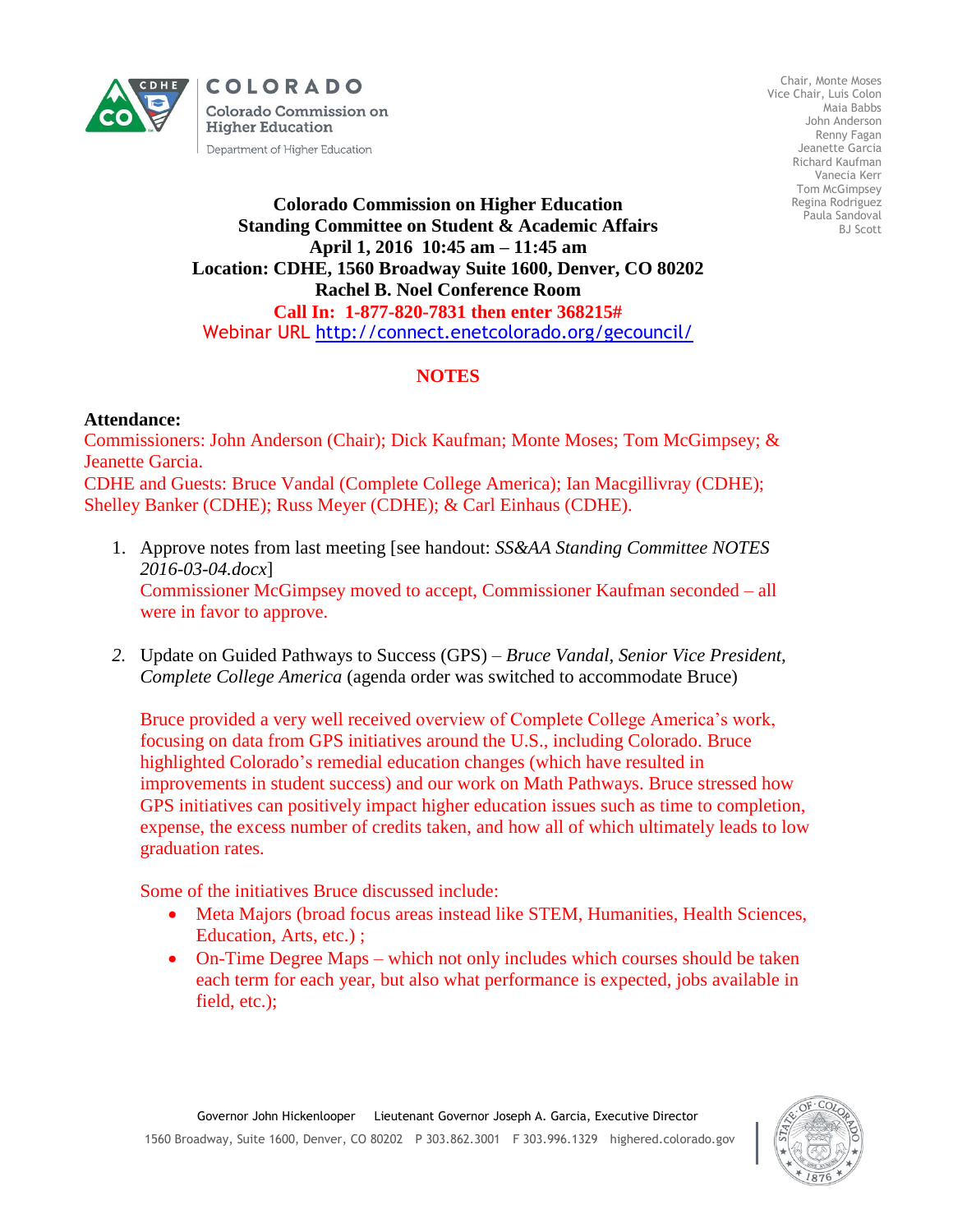- Critical Path Courses identify courses which are critical to do well in to increase likelihood of graduation in program and when to take it, also IHE should be sure that the courses are offered enough so students who need them can take them;
- Default Registration particularly for required courses for major;
- Proactive Advising required advising especially for students who are showing signs of falling behind (don't complete critical courses, bad grades, off academic map, etc.);
- Recalculating getting students back on path who got off path. Choose, Start and Staying on path are core strategies. Georgia State saw 20% increase in grad rates by utilizing these strategies.

Bruce clarified an important point that meta-majors aren't just about the right coursework but also about the right student supports that are contextualized to the meta-major, such as 1) cohorts and learning communities (which have been shown to be especially beneficial for  $1<sup>st</sup>$  generation and minority students) and 2) career and major exploration activities in the meta-major.

- *3.* SS&AA Standing Committee Charter *Commissioners and CDHE Staff*
	- Degrees needed to reach strategic Goal #1 [see handout: *ISSUE BRIEF - 66% Attainment Goal.docx*]

Everyone thanked Commissioner McGimpsey for his great work on the Charter (first charter for the new standing committee format). Commissioner Kaufman moved to adopt, Commissioner Garcia seconded, and all approved.

Next steps: Submit Charter to Commission for review and approval.

Regarding the *66% Attainment Goal ISSUE BRIEF* and the challenges recently conveyed by the CDHE data team regarding achieving our credential attainment goals by 2025, Commissioner Moses asked if the standing committee should bring back up to discussion the need to revise the Master Plan at the CCHE summer retreat – Jennifer Sobanet has also stated that she would like this topic on the retreat agenda.

Access to the Complete College America Spanning the Divide document was requested – it is available online at:<http://completecollege.org/spanningthedivide/#home>

The GPS presentation by Bruce sparked a conversation regarding including information on national GPS work and data at future commission meetings to give these efforts more exposure and focus.

Commissioner Moses commented that it would be great to find out what institutions have done from GPS event in fall. Tim Flanagan (new SS&AA Chief Operating Officer) will likely take lead in this effort.